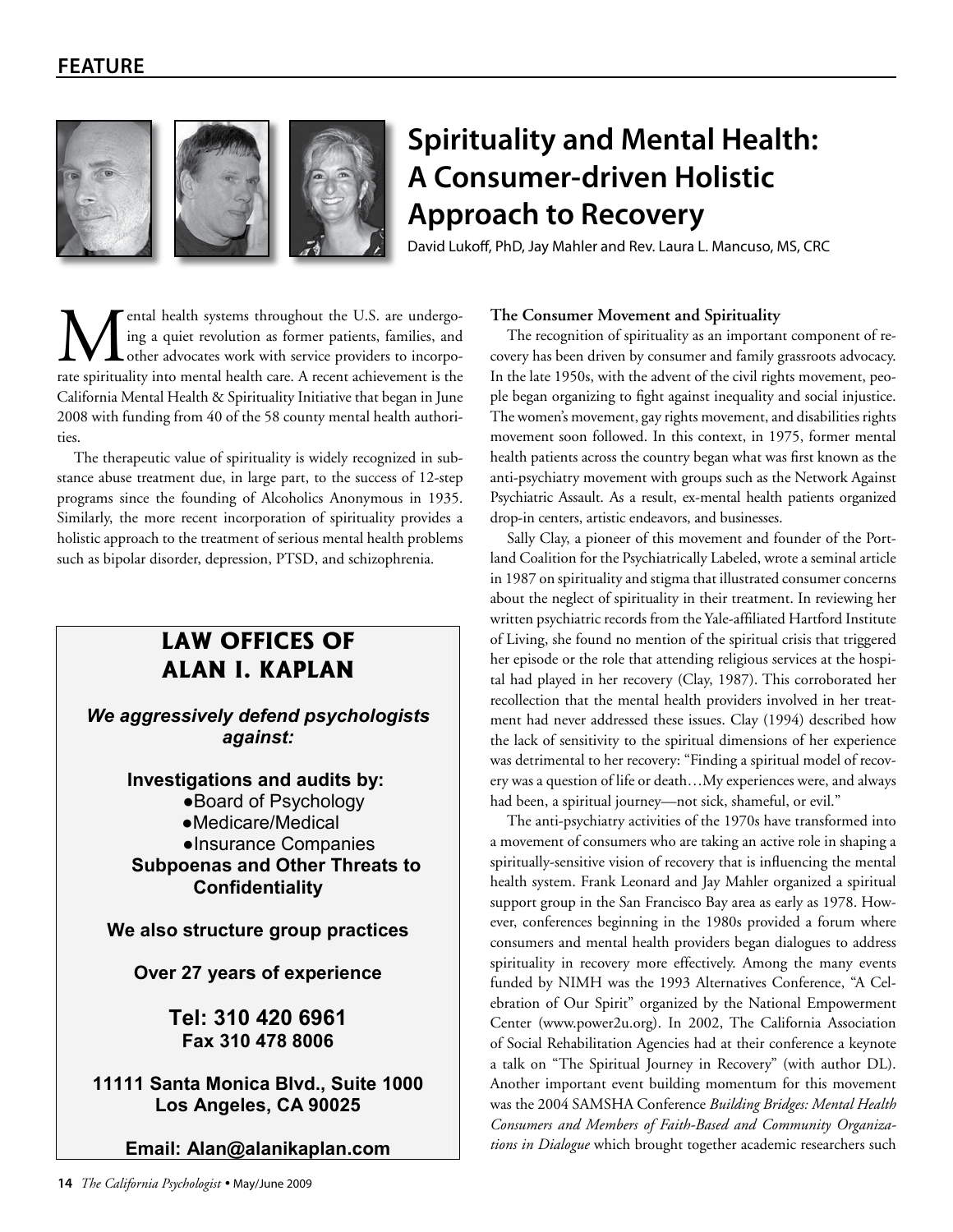# **AWARDS OF HONOR**

CPA annually honors psychologists and others for their commitment to the betterment of the association, the profession and public mental health. These awards were presented at the CPA Annual Convention on April 16, 2009.

**Lifetime Achievement Award** Mae Billet-Ziskin, PhD

**Silver Psi Award For Service To The Association** Jana N. Martin, PhD

**Silver Psi Award For Service To The Association** Jeffrey Younggren, PhD

**CPAGS Bronze Psi Award** Jime Salcedo, MS

**Distinguished Contribution To Psychology As A Profession** Morgan Taylor Sammons, PhD

**Distinguished Scientific Achievement In Psychology** Stephen Hinshaw, PhD

**CPA Jerry Clark Advocacy Award** Susan Chandler, PhD

**CPA Jerry Clark Advocacy Award** Victoria Beckner, PhD

**Student Advocacy Award** Erin Gabrielson, MA

**Distinguished Humanitarian Contribution** Elsa Salguero, PhD

#### **Outstanding Chapter**

San Diego Psychological Association Under The Leadership Of Sallie Hildebrandt, PhD

#### **Outstanding Newsletter**

San Mateo County Psychological Association Newsletter, Under The Editorship Of Ann Watters, PhD

**Division Of Education And Training (II) – Distinguished Service To Division II**

David Hindman, PhD

**Division Of Education And Training (II) – Distinguished Service To Division II** Patrick Petti, PhD

**Division Of Education And Training (II) – Distinguished Service To Division II** Sheryn Scott, PhD

**Division Of Industrial/Organizational Psychology (III) – Distinguished Service To Industrial/Organizational Psychology** David B. Peterson, PhD

**Division Of Public Service Psychology (IV) – Distinguished Contribution To Psychology** Sharon Rippner, PhD

**Division Of Clinical Psychopharmacology (V) – Distinguished Service Award** Jarline Ketola, PhD, MSCP

as Harold Koenig, MD, consumers (including author JM), and religious professionals.

A grassroots network of family members of consumers also organized and formed The National Alliance for the Mentally Ill (NAMI). Since 1998, their FaithNet network (www.faithnet.nami. org), founded by California physician Guannar Christiansen, has published a newsletter on outreach and engagement of faith communities with mental health concerns. In addition, NAMI's national conventions have featured many programs on spirituality.

#### **Launch of the Mental Health and Spirituality Initiative**

 In November 2004, the passage of Proposition 63, the Mental Health Services Act (MHSA), provided the California Department of Mental Health with increased funding, personnel and other resources to support county mental health programs. Jay Mahler saw this as an opportunity to develop a systematic approach to remediating the neglect of spirituality in the public mental health system. In August 2006 Mahler invited a diverse group of about 20 consumers, family members and service providers, including the other two authors of this article to form a "spirituality workgroup" which met at Alameda County Behavioral Health Care Services. This group convened monthly in its first year for the purpose of sharing knowledge about diverse spiritual practices, religious traditions, and ethnic and cultural experiences. This dialogue led to the development of a concept paper for a state-wide project. Its goal was to "find effective, collaborative means to lead the public mental health system in California to inquire about, embrace, and support the spiritual lives of the people it serves or desires to serve" (p. 1). The concept paper (available at www.mhspirit.com) and Value Statement (see Table 1) formed the foundation for the California Mental Health & Spirituality Initiative. Specific activities of the initiative include conferences on mental health & spirituality, a website, community dialogues, teleconferences, development of online and face-to-face curricula, as well as surveys of mental health service recipients (individuals and families), provider agencies, and county mental health directors. The Initiative is housed in the Center for Multicultural Development at the California Institute for Mental Health CiMH (www.cimh. org). Currently, the Initiative is co-sponsoring two conferences in California. Information on this conference and a guide to scientific literature, spiritual practices, and books and other resources on spirituality and mental health are available on the Initiative's website.

#### **Research on Recovery and Spirituality**

Studies have found that people with serious mental issues place a value on religion similar to that of the general population and they turn even more to religion during crises. In one study, 94 percent of people with serious mental health problems indicated a belief in God or higher power and 70 percent reported they were "moderately," "considerably," or "very" religious" (Kroll & Sheehan, 1989). People with serious mental health problems also had lower spiritual well-being scores and were less likely to have talked with clergy than community sample groups. Thus they had not experienced the emotional and social support typically gained from religious communities (Fitchett, Burton, & Sivan, 1997).

 Many people report using religious and spiritual practices during their recovery. In one study, 50 percent reported using religious/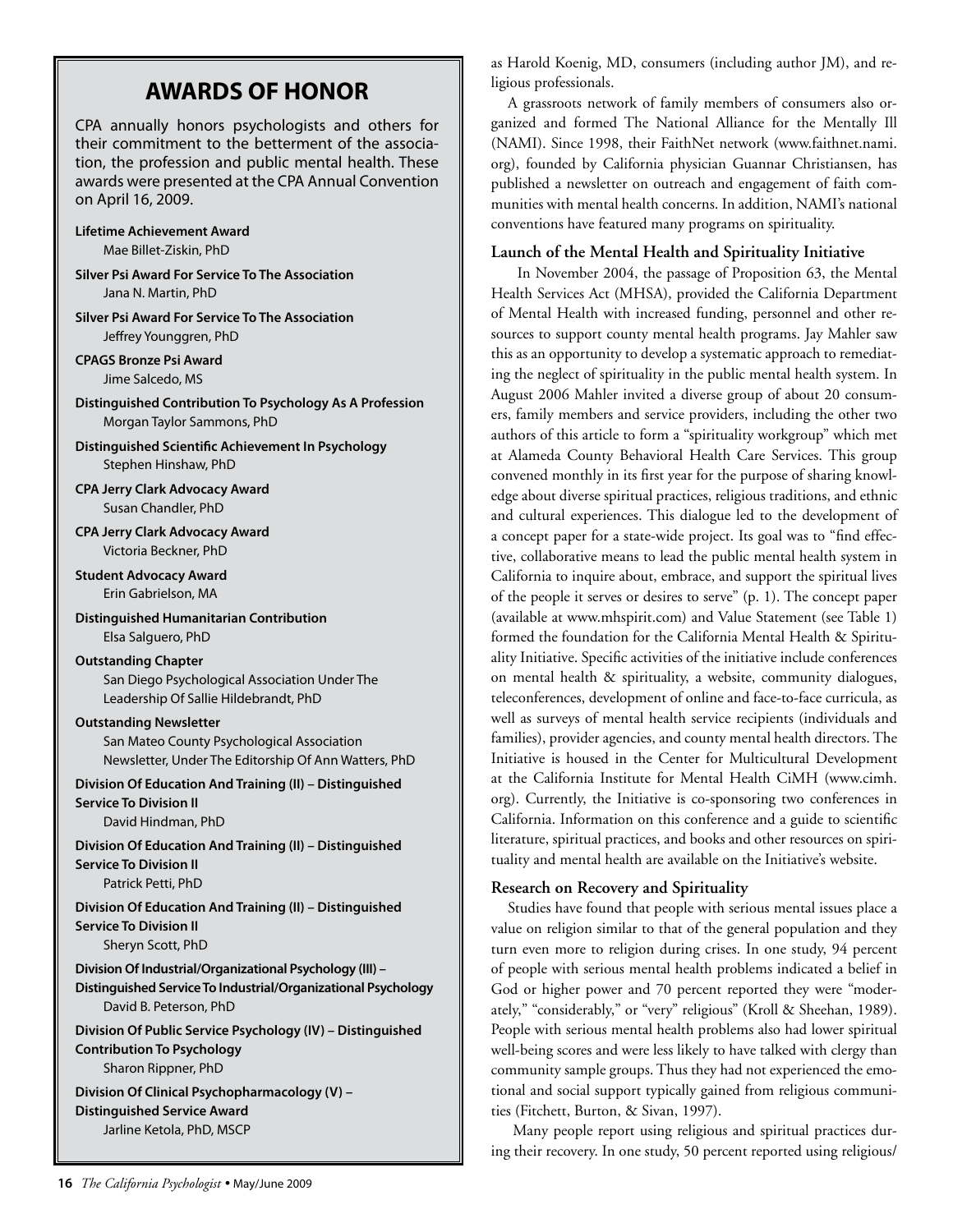## **Values Statement of the California Mental Health & Spirituality Initiative**

- An appreciation for the significance of spirituality in personal growth, recovery and wellness
- A desire to reduce the suffering of people in recovery whose spiritual experiences have been denied and whose spiritual journeys have been impeded by their interactions with service systems
- An open, welcoming, and non-judgmental stance toward spiritual, religious, and cultural beliefs, practices, rituals, values, theologies, and philosophies – including non-belief or non-practice
- A clear commitment to the inclusion of voices that reflect the diversity of our state including racial/ethnic diversity and a wide variety of faith traditions or practices
- A passion for choice including the choice by individuals not to engage with spirituality and/or religion
- A holistic view of recovery that includes mind, body, and spirit

Table 1

spiritual readings, 31 percent meditation, and 20 percent yoga (Ellison, Anthony, & Sheets, 2002). Another study of 74 people with psychotic disorders, 30 percent reported an increase in religious faith after the onset of the illness and over 60 percent reported they used religion to cope with their illness (Lukoff, 2007).

To respond to these needs identified in research, the Initiative plans to create face-to-face and e-learning courses to improve the spiritual competency of mental health providers in addressing religious and spiritual needs and to support the spiritual journeys of consumers and families.

#### **Altered State Experiences as Part of the Spiritual Journey**

A goal of this initiative is to change the way in which religious and spiritual experiences that occur during acute episodes are viewed by mental health and religious professionals. Studies have shown that religious content occurs in 22 to 39 percent of psychotic symptoms (Siddle, Haddock, Tarrier, & Faragher, 2002). In people with bipolar disorder, religious delusions were present in 25 percent and over half of the hallucinations had religious content (Goodwin & Jamison, 1990). Deegan (2004) found that distress, even the distress associated with psychosis, can be hallowed ground upon which one can meet God and receive spiritual teaching. Additionally, Deegan found that those of us who are diagnosed can have authentic encounters with God and that these spiritual teachings can help to guide and encourage the healing process that is recovery.

Father Jerome Stack (1997), a Catholic chaplain for 25 years at Metropolitan State Hospital in Norwalk, California, has observed that people with psychotic disorders often do have genuine religious experiences:

 Many patients over the years have spoken to me of their religious experience and I have found their stories to be quite genuine, quite believable. Their experience of the divine, the spiritual, is healthy and life giving…It is important not to presume that certain kinds of religious experience or behavior are simply 'part of the illness.' (p. 23)

The first author has published case studies and an account of how his own spiritual experiences during a psychotic episode helped him to find strength, hope and support during recovery (Lukoff, 1991; Lukoff & Lu, 2005). An episode of mental problems can be a genuine route to spirituality.

#### **How Spiritual Competency Can Aid Psychologists in Supporting Consumers**

Conducting a spiritual assessment offers a way to help consumers connect to social and spiritual support networks and aids in uncovering healthy and dysfunctional forms of religious coping (Pargament, Koenig, Tarakeshwar, & Hahn, 2004). The brief Faith and Interest Importance Community Address (FICA) in care interview, now taught at over two-thirds of medical schools, includes four questions and can be administered in three to five minutes (Puchalski & Romer, 2000). The list below includes some additional approaches that must be used in a culturally sensitive manner, but are additional ways to support the spirituality of consumers and their family members.

- 1. Educate consumers about recovery as a spiritual journey with a potentially positive outcome.
- 2. Encourage consumers' involvement with a spiritual path or religious community that is consistent with their experiences and values.
- 3. Encourage consumers to seek support from appropriate religious or spiritual advisors.
- 4. Encourage consumers to engage in religious and spiritual practices consistent with their beliefs (e.g., prayer, meditation, reading spiritual books, acts of worship, ritual, forgiveness and service).
- 5. Actively support a consumer during the learning process to explore various methods by sharing the experience of practicing together (e.g., meditation, silence, or prayer).
- 6. Model one's own spirituality including a sense of purpose and meaning, along with hope and faith in something transcendent. 边